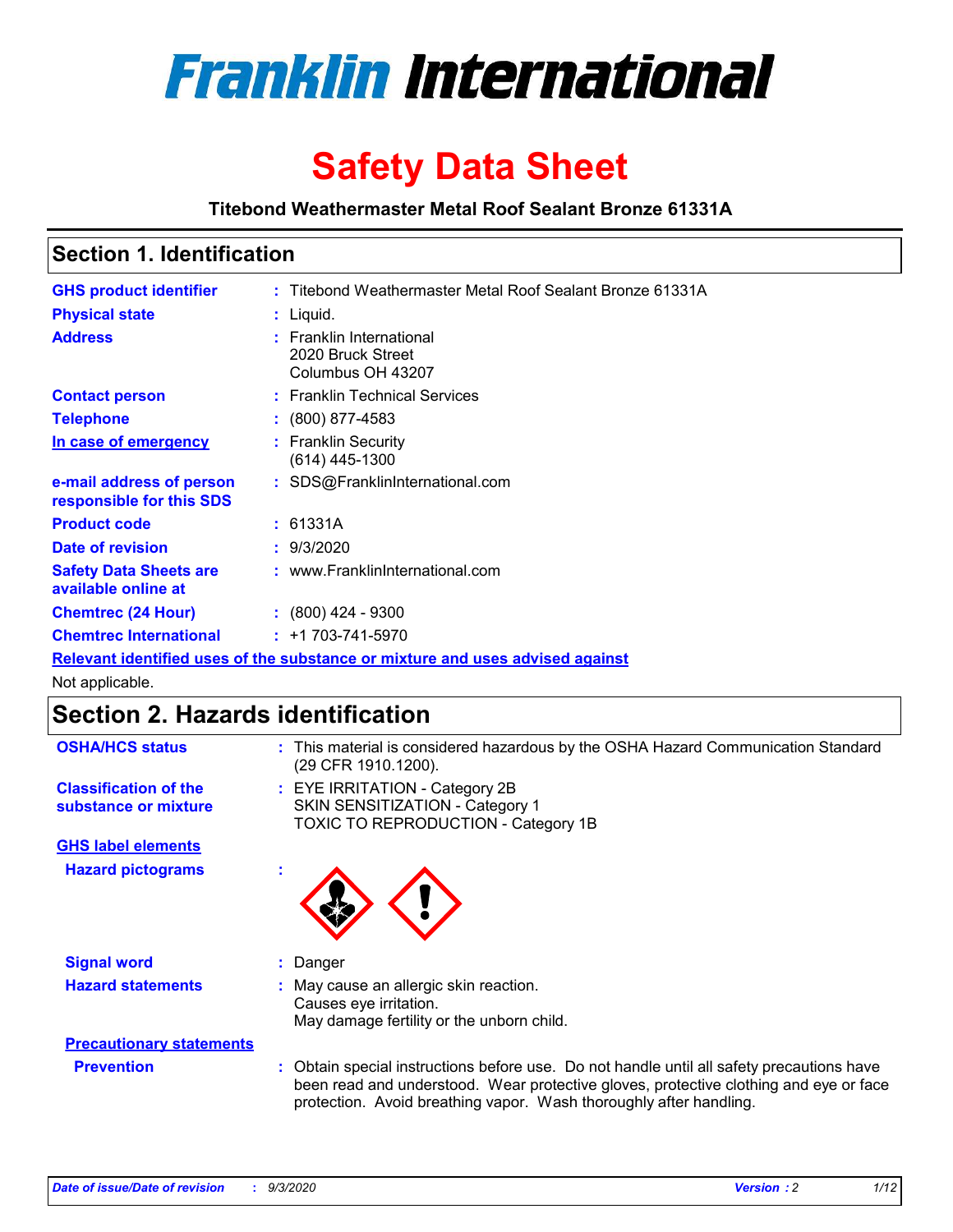### **Section 2. Hazards identification**

| <b>Response</b>                            | : IF exposed or concerned: Get medical advice or attention. Wash contaminated clothing<br>before reuse. IF ON SKIN: Wash with plenty of water. IF IN EYES: Rinse cautiously<br>with water for several minutes. Remove contact lenses, if present and easy to do.<br>Continue rinsing. If eye irritation persists: Get medical advice or attention. |
|--------------------------------------------|----------------------------------------------------------------------------------------------------------------------------------------------------------------------------------------------------------------------------------------------------------------------------------------------------------------------------------------------------|
| <b>Storage</b>                             | : Store locked up.                                                                                                                                                                                                                                                                                                                                 |
| <b>Disposal</b>                            | : Dispose of contents and container in accordance with all local, regional, national and<br>international regulations.                                                                                                                                                                                                                             |
| <b>Hazards not otherwise</b><br>classified | : Product generates methanol during cure.                                                                                                                                                                                                                                                                                                          |

## **Section 3. Composition/information on ingredients**

| <b>Substance/mixture</b> |  | Mixture |
|--------------------------|--|---------|
|--------------------------|--|---------|

| <b>Ingredient name</b>       | $\frac{9}{6}$ | <b>CAS number</b> |
|------------------------------|---------------|-------------------|
| 3-aminopropyltriethoxysilane | ՝≤3           | 919-30-2          |
| Dibutyltin dilaurate         | ∣≤0.3         | 77-58-7           |

Any concentration shown as a range is to protect confidentiality or is due to batch variation.

**There are no additional ingredients present which, within the current knowledge of the supplier and in the concentrations applicable, are classified as hazardous to health or the environment and hence require reporting in this section.**

**Occupational exposure limits, if available, are listed in Section 8.**

### **Section 4. First aid measures**

| <b>Description of necessary first aid measures</b> |                                                                                                                                                                                                                                                                                                                                                                                                                                                                                                                                                                                                                                                                                                                                                                           |
|----------------------------------------------------|---------------------------------------------------------------------------------------------------------------------------------------------------------------------------------------------------------------------------------------------------------------------------------------------------------------------------------------------------------------------------------------------------------------------------------------------------------------------------------------------------------------------------------------------------------------------------------------------------------------------------------------------------------------------------------------------------------------------------------------------------------------------------|
| <b>Eye contact</b>                                 | : Immediately flush eyes with plenty of water, occasionally lifting the upper and lower<br>eyelids. Check for and remove any contact lenses. Continue to rinse for at least 10<br>minutes. If irritation persists, get medical attention.                                                                                                                                                                                                                                                                                                                                                                                                                                                                                                                                 |
| <b>Inhalation</b>                                  | : Remove victim to fresh air and keep at rest in a position comfortable for breathing. If<br>not breathing, if breathing is irregular or if respiratory arrest occurs, provide artificial<br>respiration or oxygen by trained personnel. It may be dangerous to the person providing<br>aid to give mouth-to-mouth resuscitation. Get medical attention. If unconscious, place<br>in recovery position and get medical attention immediately. Maintain an open airway.<br>Loosen tight clothing such as a collar, tie, belt or waistband. In case of inhalation of<br>decomposition products in a fire, symptoms may be delayed. The exposed person may<br>need to be kept under medical surveillance for 48 hours.                                                       |
| <b>Skin contact</b>                                | : Wash with plenty of soap and water. Remove contaminated clothing and shoes. Wash<br>contaminated clothing thoroughly with water before removing it, or wear gloves.<br>Continue to rinse for at least 10 minutes. Get medical attention. In the event of any<br>complaints or symptoms, avoid further exposure. Wash clothing before reuse. Clean<br>shoes thoroughly before reuse.                                                                                                                                                                                                                                                                                                                                                                                     |
| <b>Ingestion</b>                                   | : Wash out mouth with water. Remove dentures if any. Remove victim to fresh air and<br>keep at rest in a position comfortable for breathing. If material has been swallowed and<br>the exposed person is conscious, give small quantities of water to drink. Stop if the<br>exposed person feels sick as vomiting may be dangerous. Do not induce vomiting<br>unless directed to do so by medical personnel. If vomiting occurs, the head should be<br>kept low so that vomit does not enter the lungs. Get medical attention. Never give<br>anything by mouth to an unconscious person. If unconscious, place in recovery position<br>and get medical attention immediately. Maintain an open airway. Loosen tight clothing<br>such as a collar, tie, belt or waistband. |
| Most important symptoms/effects, acute and delayed |                                                                                                                                                                                                                                                                                                                                                                                                                                                                                                                                                                                                                                                                                                                                                                           |
| <b>Potential acute health effects</b>              |                                                                                                                                                                                                                                                                                                                                                                                                                                                                                                                                                                                                                                                                                                                                                                           |
| <b>Eye contact</b>                                 | : May cause eye irritation.                                                                                                                                                                                                                                                                                                                                                                                                                                                                                                                                                                                                                                                                                                                                               |
| <b>Inhalation</b>                                  | : No known significant effects or critical hazards.                                                                                                                                                                                                                                                                                                                                                                                                                                                                                                                                                                                                                                                                                                                       |
|                                                    |                                                                                                                                                                                                                                                                                                                                                                                                                                                                                                                                                                                                                                                                                                                                                                           |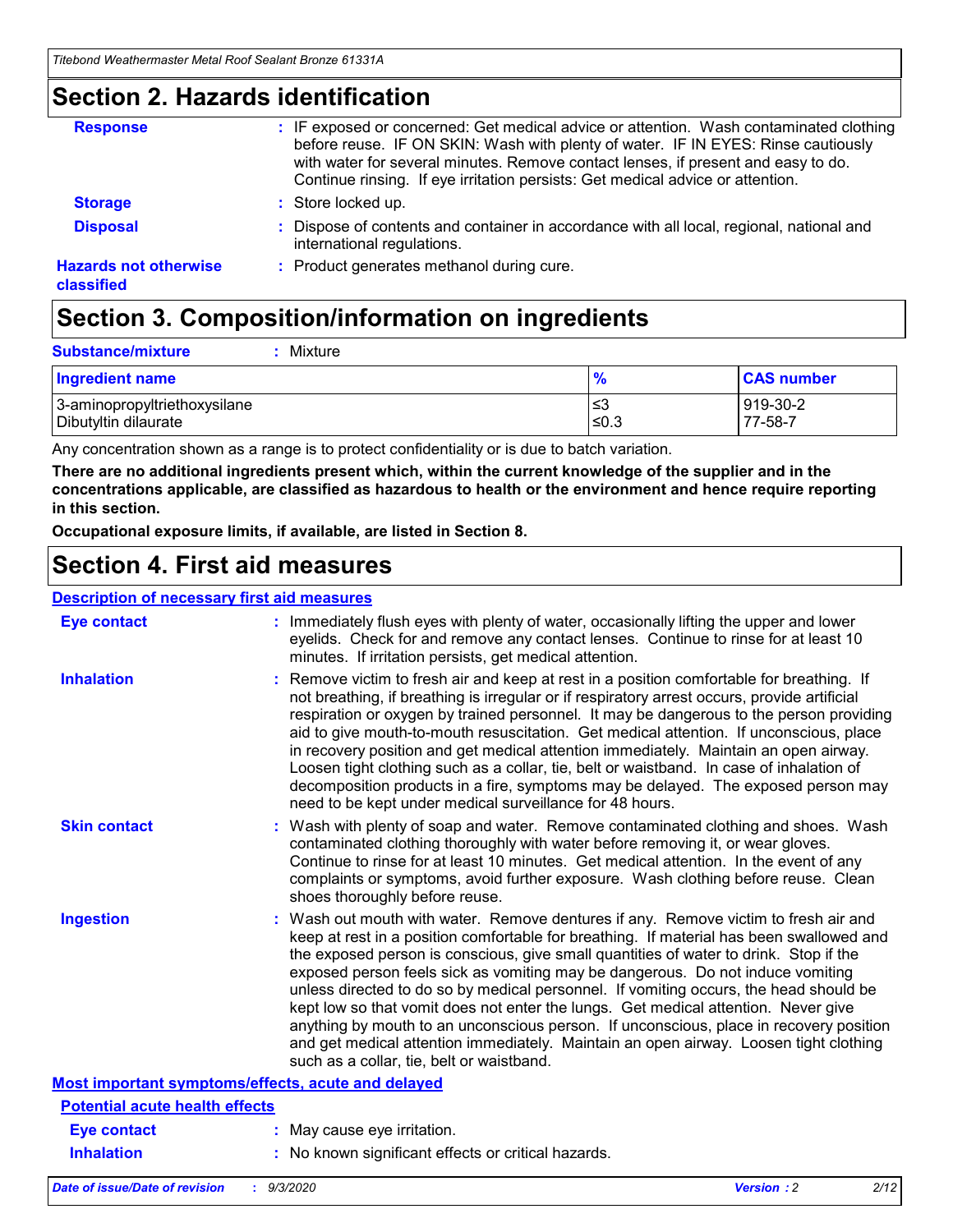| Titebond Weathermaster Metal Roof Sealaht Bronze 61331A |                                                                                                                                                                                                                                                                                                                                                                                                                 |
|---------------------------------------------------------|-----------------------------------------------------------------------------------------------------------------------------------------------------------------------------------------------------------------------------------------------------------------------------------------------------------------------------------------------------------------------------------------------------------------|
| <b>Section 4. First aid measures</b>                    |                                                                                                                                                                                                                                                                                                                                                                                                                 |
| <b>Skin contact</b>                                     | : May cause skin irritation.                                                                                                                                                                                                                                                                                                                                                                                    |
| <b>Ingestion</b>                                        | : No known significant effects or critical hazards.                                                                                                                                                                                                                                                                                                                                                             |
| <b>Over-exposure signs/symptoms</b>                     |                                                                                                                                                                                                                                                                                                                                                                                                                 |
| <b>Eye contact</b>                                      | : Adverse symptoms may include the following:<br>irritation<br>watering<br>redness                                                                                                                                                                                                                                                                                                                              |
| <b>Inhalation</b>                                       | : Adverse symptoms may include the following:<br>reduced fetal weight<br>increase in fetal deaths<br>skeletal malformations                                                                                                                                                                                                                                                                                     |
| <b>Skin contact</b>                                     | Adverse symptoms may include the following:<br>irritation<br>redness<br>reduced fetal weight<br>increase in fetal deaths<br>skeletal malformations                                                                                                                                                                                                                                                              |
| <b>Ingestion</b>                                        | : Adverse symptoms may include the following:<br>reduced fetal weight<br>increase in fetal deaths<br>skeletal malformations                                                                                                                                                                                                                                                                                     |
|                                                         | Indication of immediate medical attention and special treatment needed, if necessary                                                                                                                                                                                                                                                                                                                            |
| <b>Notes to physician</b>                               | : In case of inhalation of decomposition products in a fire, symptoms may be delayed.<br>The exposed person may need to be kept under medical surveillance for 48 hours.                                                                                                                                                                                                                                        |
| <b>Specific treatments</b>                              | : No specific treatment.                                                                                                                                                                                                                                                                                                                                                                                        |
| <b>Protection of first-aiders</b>                       | : No action shall be taken involving any personal risk or without suitable training. If it is<br>suspected that fumes are still present, the rescuer should wear an appropriate mask or<br>self-contained breathing apparatus. It may be dangerous to the person providing aid to<br>give mouth-to-mouth resuscitation. Wash contaminated clothing thoroughly with water<br>before removing it, or wear gloves. |

**See toxicological information (Section 11)**

## **Section 5. Fire-fighting measures**

| <b>Extinguishing media</b>                               |                                                                                                                                                                                                     |
|----------------------------------------------------------|-----------------------------------------------------------------------------------------------------------------------------------------------------------------------------------------------------|
| <b>Suitable extinguishing</b><br>media                   | : Use an extinguishing agent suitable for the surrounding fire.                                                                                                                                     |
| <b>Unsuitable extinguishing</b><br>media                 | : None known.                                                                                                                                                                                       |
| <b>Specific hazards arising</b><br>from the chemical     | : In a fire or if heated, a pressure increase will occur and the container may burst.                                                                                                               |
| <b>Hazardous thermal</b><br>decomposition products       | : Decomposition products may include the following materials:<br>carbon dioxide<br>carbon monoxide<br>nitrogen oxides<br>metal oxide/oxides                                                         |
| <b>Special protective actions</b><br>for fire-fighters   | : Promptly isolate the scene by removing all persons from the vicinity of the incident if<br>there is a fire. No action shall be taken involving any personal risk or without suitable<br>training. |
| <b>Special protective</b><br>equipment for fire-fighters | Fire-fighters should wear appropriate protective equipment and self-contained breathing<br>apparatus (SCBA) with a full face-piece operated in positive pressure mode.                              |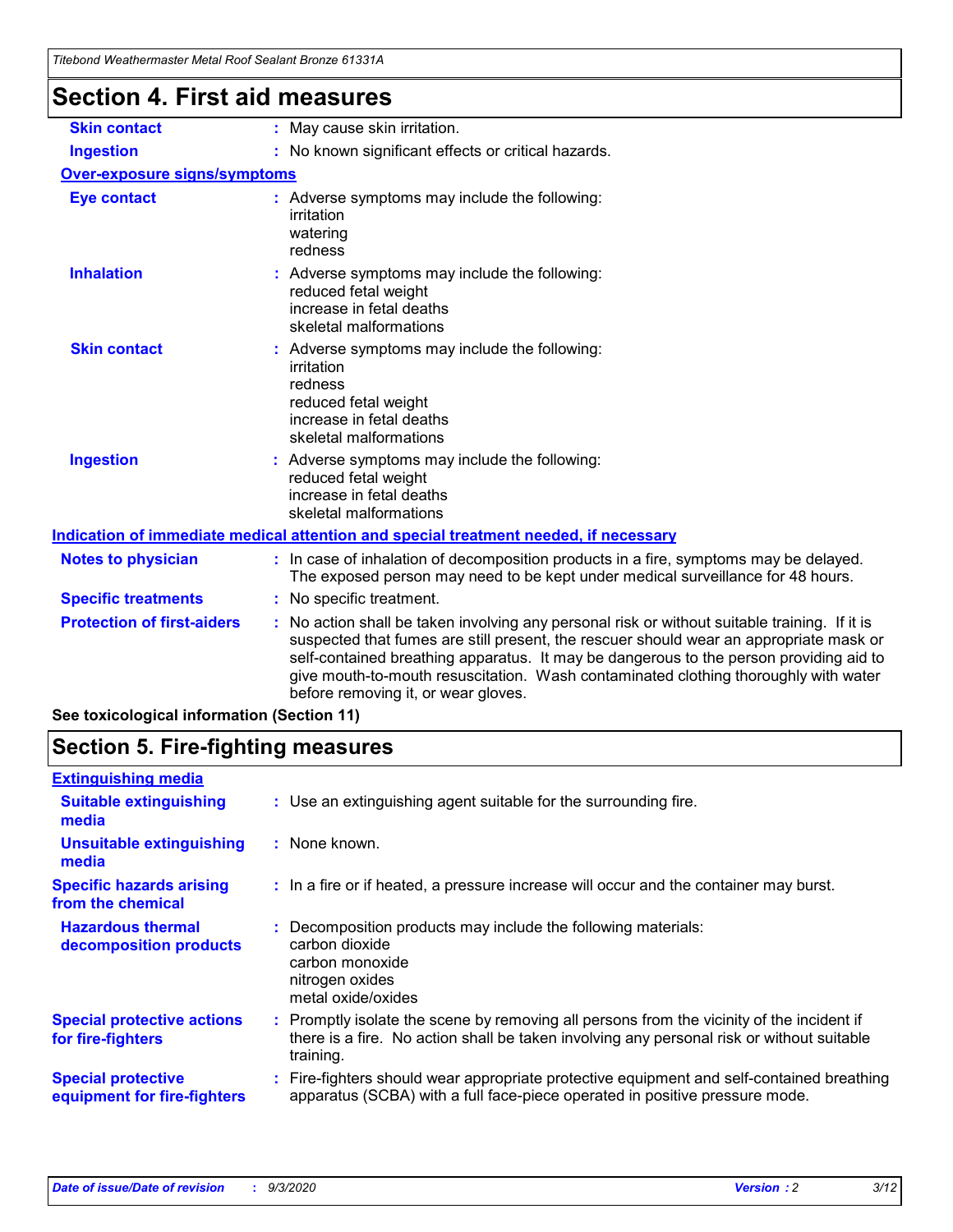### **Section 6. Accidental release measures**

|                                                              | <b>Personal precautions, protective equipment and emergency procedures</b>                                                                                                                                                                                                                                                                                                                                                                                                                                                                                                                                                                                                                                   |
|--------------------------------------------------------------|--------------------------------------------------------------------------------------------------------------------------------------------------------------------------------------------------------------------------------------------------------------------------------------------------------------------------------------------------------------------------------------------------------------------------------------------------------------------------------------------------------------------------------------------------------------------------------------------------------------------------------------------------------------------------------------------------------------|
| For non-emergency<br>personnel                               | : No action shall be taken involving any personal risk or without suitable training.<br>Evacuate surrounding areas. Keep unnecessary and unprotected personnel from<br>entering. Do not touch or walk through spilled material. Avoid breathing vapor or mist.<br>Provide adequate ventilation. Wear appropriate respirator when ventilation is<br>inadequate. Put on appropriate personal protective equipment.                                                                                                                                                                                                                                                                                             |
| For emergency responders                                     | : If specialized clothing is required to deal with the spillage, take note of any information in<br>Section 8 on suitable and unsuitable materials. See also the information in "For non-<br>emergency personnel".                                                                                                                                                                                                                                                                                                                                                                                                                                                                                           |
| <b>Environmental precautions</b>                             | : Avoid dispersal of spilled material and runoff and contact with soil, waterways, drains<br>and sewers. Inform the relevant authorities if the product has caused environmental<br>pollution (sewers, waterways, soil or air).                                                                                                                                                                                                                                                                                                                                                                                                                                                                              |
| <b>Methods and materials for containment and cleaning up</b> |                                                                                                                                                                                                                                                                                                                                                                                                                                                                                                                                                                                                                                                                                                              |
| <b>Small spill</b>                                           | : Stop leak if without risk. Move containers from spill area. Dilute with water and mop up<br>if water-soluble. Alternatively, or if water-insoluble, absorb with an inert dry material and<br>place in an appropriate waste disposal container. Dispose of via a licensed waste<br>disposal contractor.                                                                                                                                                                                                                                                                                                                                                                                                     |
| <b>Large spill</b>                                           | : Stop leak if without risk. Move containers from spill area. Approach release from<br>upwind. Prevent entry into sewers, water courses, basements or confined areas. Wash<br>spillages into an effluent treatment plant or proceed as follows. Contain and collect<br>spillage with non-combustible, absorbent material e.g. sand, earth, vermiculite or<br>diatomaceous earth and place in container for disposal according to local regulations<br>(see Section 13). Dispose of via a licensed waste disposal contractor. Contaminated<br>absorbent material may pose the same hazard as the spilled product. Note: see<br>Section 1 for emergency contact information and Section 13 for waste disposal. |

## **Section 7. Handling and storage**

### **Precautions for safe handling**

| <b>Protective measures</b>                                                       | : Put on appropriate personal protective equipment (see Section 8). Persons with a<br>history of skin sensitization problems should not be employed in any process in which<br>this product is used. Avoid exposure - obtain special instructions before use. Avoid<br>exposure during pregnancy. Do not handle until all safety precautions have been read<br>and understood. Do not get in eyes or on skin or clothing. Do not ingest. Avoid<br>breathing vapor or mist. If during normal use the material presents a respiratory hazard,<br>use only with adequate ventilation or wear appropriate respirator. Keep in the original<br>container or an approved alternative made from a compatible material, kept tightly<br>closed when not in use. Empty containers retain product residue and can be hazardous.<br>Do not reuse container. |
|----------------------------------------------------------------------------------|--------------------------------------------------------------------------------------------------------------------------------------------------------------------------------------------------------------------------------------------------------------------------------------------------------------------------------------------------------------------------------------------------------------------------------------------------------------------------------------------------------------------------------------------------------------------------------------------------------------------------------------------------------------------------------------------------------------------------------------------------------------------------------------------------------------------------------------------------|
| <b>Advice on general</b><br>occupational hygiene                                 | : Eating, drinking and smoking should be prohibited in areas where this material is<br>handled, stored and processed. Workers should wash hands and face before eating,<br>drinking and smoking. Remove contaminated clothing and protective equipment before<br>entering eating areas. See also Section 8 for additional information on hygiene<br>measures.                                                                                                                                                                                                                                                                                                                                                                                                                                                                                    |
| <b>Conditions for safe storage,</b><br>including any<br><i>incompatibilities</i> | Store between the following temperatures: 0 to 120°C (32 to 248°F). Store in<br>accordance with local regulations. Store in original container protected from direct<br>sunlight in a dry, cool and well-ventilated area, away from incompatible materials (see<br>Section 10) and food and drink. Store locked up. Keep container tightly closed and<br>sealed until ready for use. Containers that have been opened must be carefully<br>resealed and kept upright to prevent leakage. Do not store in unlabeled containers.<br>Use appropriate containment to avoid environmental contamination. See Section 10 for<br>incompatible materials before handling or use.                                                                                                                                                                         |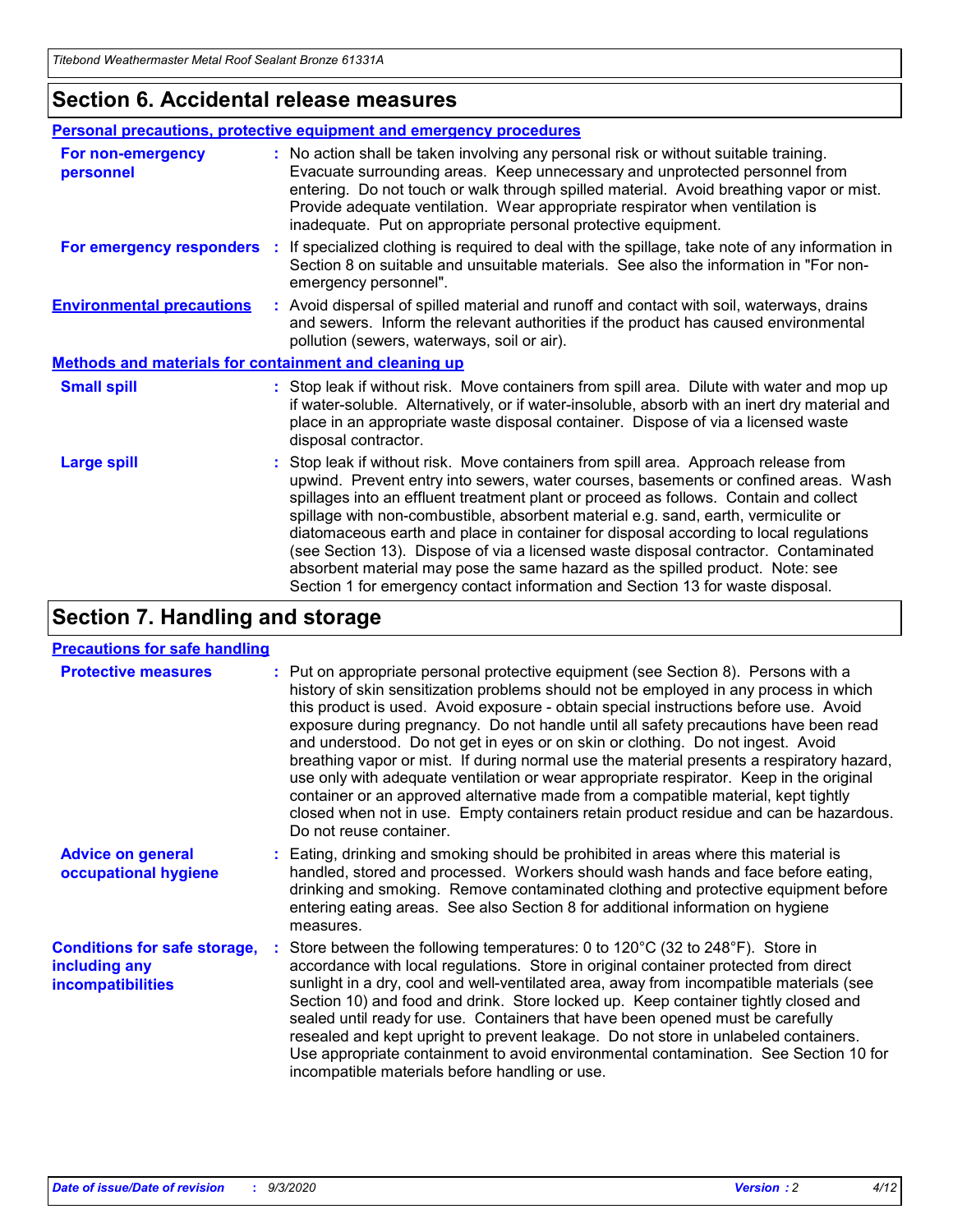## **Section 8. Exposure controls/personal protection**

### **Control parameters**

### **Occupational exposure limits**

| <b>Ingredient name</b>                               |    |                        | <b>Exposure limits</b>                                                                                                                                                                                                                                                                                                                                                                                                                                                                                                                                                                                                 |
|------------------------------------------------------|----|------------------------|------------------------------------------------------------------------------------------------------------------------------------------------------------------------------------------------------------------------------------------------------------------------------------------------------------------------------------------------------------------------------------------------------------------------------------------------------------------------------------------------------------------------------------------------------------------------------------------------------------------------|
| 3-aminopropyltriethoxysilane<br>Dibutyltin dilaurate |    |                        | None.<br>ACGIH TLV (United States, 3/2020). Absorbed through skin.<br>Notes: as Sn<br>TWA: $0.1 \text{ mg/m}^3$ , (as Sn) 8 hours.<br>STEL: 0.2 mg/m <sup>3</sup> , (as Sn) 15 minutes.<br>NIOSH REL (United States, 10/2016). Absorbed through skin.<br>Notes: as Sn<br>TWA: 0.1 mg/m <sup>3</sup> , (as Sn) 10 hours.<br>OSHA PEL (United States, 5/2018). Notes: as Sn<br>TWA: $0.1 \text{ mg/m}^3$ , (as Sn) 8 hours.<br>OSHA PEL 1989 (United States, 3/1989). Absorbed through skin.<br>Notes: measured as Sn<br>TWA: 0.1 mg/m <sup>3</sup> , (measured as Sn) 8 hours. Form: Organic                            |
| <b>Appropriate engineering</b><br>controls           |    |                        | : If user operations generate dust, fumes, gas, vapor or mist, use process enclosures,<br>local exhaust ventilation or other engineering controls to keep worker exposure to<br>airborne contaminants below any recommended or statutory limits.                                                                                                                                                                                                                                                                                                                                                                       |
| <b>Environmental exposure</b><br><b>controls</b>     |    |                        | Emissions from ventilation or work process equipment should be checked to ensure<br>they comply with the requirements of environmental protection legislation. In some<br>cases, fume scrubbers, filters or engineering modifications to the process equipment<br>will be necessary to reduce emissions to acceptable levels.                                                                                                                                                                                                                                                                                          |
| <b>Individual protection measures</b>                |    |                        |                                                                                                                                                                                                                                                                                                                                                                                                                                                                                                                                                                                                                        |
| <b>Hygiene measures</b>                              |    |                        | : Wash hands, forearms and face thoroughly after handling chemical products, before<br>eating, smoking and using the lavatory and at the end of the working period.<br>Appropriate techniques should be used to remove potentially contaminated clothing.<br>Contaminated work clothing should not be allowed out of the workplace. Wash<br>contaminated clothing before reusing. Ensure that eyewash stations and safety<br>showers are close to the workstation location.                                                                                                                                            |
| <b>Eye/face protection</b>                           |    |                        | Safety eyewear complying with an approved standard should be used when a risk<br>assessment indicates this is necessary to avoid exposure to liquid splashes, mists,<br>gases or dusts. If contact is possible, the following protection should be worn, unless<br>the assessment indicates a higher degree of protection: chemical splash goggles.                                                                                                                                                                                                                                                                    |
| <b>Skin protection</b>                               |    |                        |                                                                                                                                                                                                                                                                                                                                                                                                                                                                                                                                                                                                                        |
| <b>Hand protection</b>                               |    |                        | : Chemical-resistant, impervious gloves complying with an approved standard should be<br>worn at all times when handling chemical products if a risk assessment indicates this is<br>necessary. Considering the parameters specified by the glove manufacturer, check<br>during use that the gloves are still retaining their protective properties. It should be<br>noted that the time to breakthrough for any glove material may be different for different<br>glove manufacturers. In the case of mixtures, consisting of several substances, the<br>protection time of the gloves cannot be accurately estimated. |
| <b>Body protection</b>                               |    | handling this product. | Personal protective equipment for the body should be selected based on the task being<br>performed and the risks involved and should be approved by a specialist before                                                                                                                                                                                                                                                                                                                                                                                                                                                |
| <b>Other skin protection</b>                         |    |                        | Appropriate footwear and any additional skin protection measures should be selected<br>based on the task being performed and the risks involved and should be approved by a<br>specialist before handling this product.                                                                                                                                                                                                                                                                                                                                                                                                |
| <b>Respiratory protection</b>                        | ÷. | aspects of use.        | Based on the hazard and potential for exposure, select a respirator that meets the<br>appropriate standard or certification. Respirators must be used according to a<br>respiratory protection program to ensure proper fitting, training, and other important                                                                                                                                                                                                                                                                                                                                                         |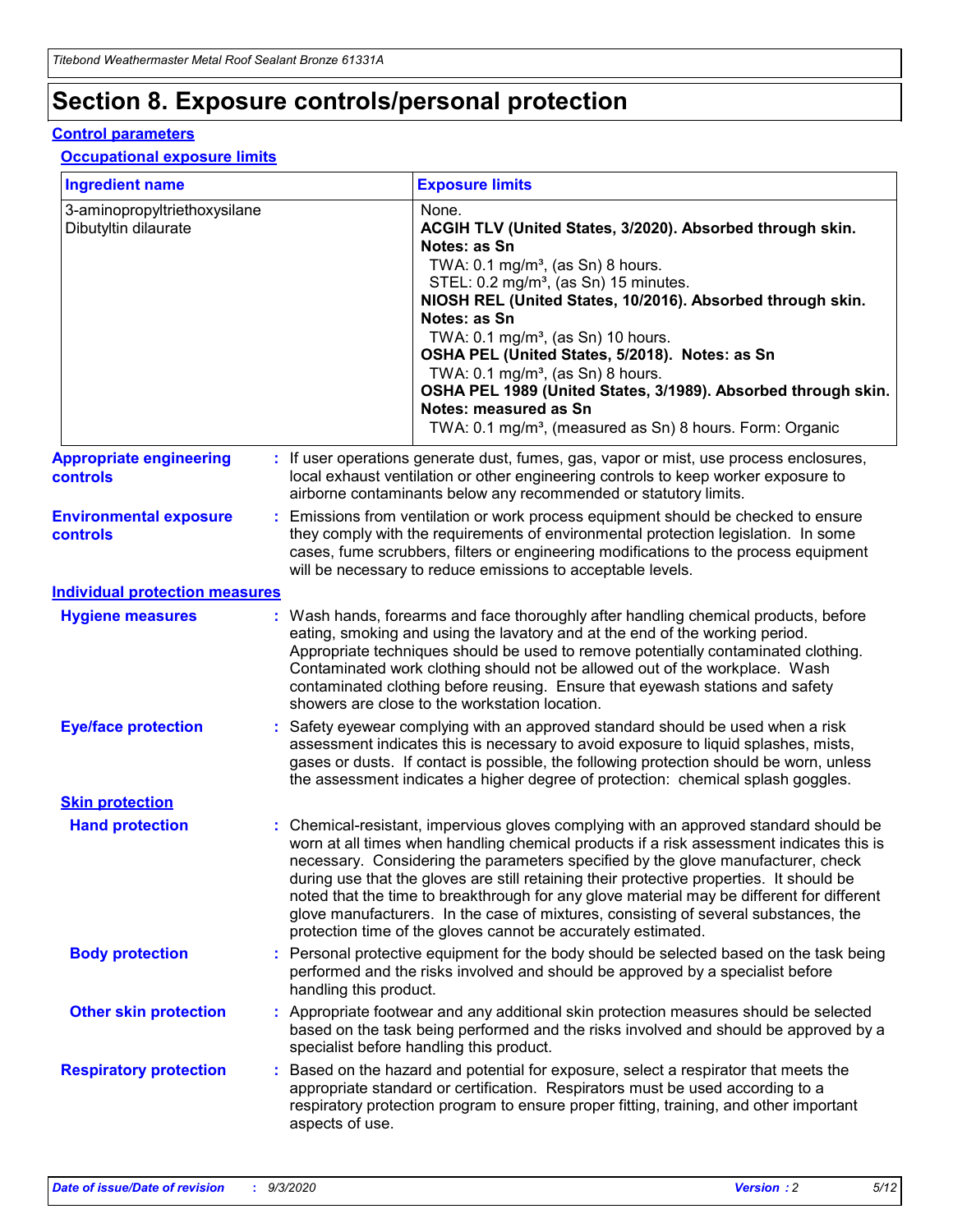### **Section 9. Physical and chemical properties**

### **Appearance**

| <b>Physical state</b>                                  | : Liquid. [Paste.]                                              |
|--------------------------------------------------------|-----------------------------------------------------------------|
| <b>Color</b>                                           | Yellowish-brown.                                                |
| Odor                                                   | : Characteristic.                                               |
| <b>Odor threshold</b>                                  | : Not available.                                                |
| pH                                                     | : Not applicable.                                               |
| <b>Melting point</b>                                   | : Not available.                                                |
| <b>Boiling point</b>                                   | : $>200^{\circ}$ C ( $>392^{\circ}$ F)                          |
| <b>Flash point</b>                                     | : Closed cup: >200°C (>392°F) [Setaflash.]                      |
| <b>Evaporation rate</b>                                | $:$ >1 (butyl acetate = 1)                                      |
| <b>Flammability (solid, gas)</b>                       | : Not available.                                                |
| <b>Lower and upper explosive</b><br>(flammable) limits | : Not available.                                                |
| <b>VOC (less water, less</b><br>exempt solvents)       | $: 0$ g/l                                                       |
| <b>Volatility</b>                                      | $: 0\%$ (w/w)                                                   |
| <b>Vapor density</b>                                   | : Not available.                                                |
| <b>Relative density</b>                                | $\mathbf{1}$ $\mathbf{\mathcal{V}}$ 432                         |
| <b>Solubility</b>                                      | Insoluble in the following materials: cold water and hot water. |
| <b>Solubility in water</b>                             | : Not available.                                                |
| <b>Partition coefficient: n-</b><br>octanol/water      | $:$ Not available.                                              |
| <b>Auto-ignition temperature</b>                       | : Not available.                                                |
| <b>Decomposition temperature</b>                       | : Not available.                                                |
| <b>Viscosity</b>                                       | $:$ Not available.                                              |

### **Section 10. Stability and reactivity**

| <b>Reactivity</b>                            |    | : No specific test data related to reactivity available for this product or its ingredients.            |
|----------------------------------------------|----|---------------------------------------------------------------------------------------------------------|
| <b>Chemical stability</b>                    |    | : The product is stable.                                                                                |
| <b>Possibility of hazardous</b><br>reactions |    | : Under normal conditions of storage and use, hazardous reactions will not occur.                       |
| <b>Conditions to avoid</b>                   |    | : No specific data.                                                                                     |
| <b>Incompatible materials</b>                | ٠. | No specific data.                                                                                       |
| <b>Hazardous decomposition</b><br>products   | ÷. | Under normal conditions of storage and use, hazardous decomposition products should<br>not be produced. |

## **Section 11. Toxicological information**

### **Information on toxicological effects**

### **Acute toxicity**

| <b>Product/ingredient name</b> | <b>Result</b>           | <b>Species</b> | <b>Dose</b>                | <b>Exposure</b> |
|--------------------------------|-------------------------|----------------|----------------------------|-----------------|
| 3-aminopropyltriethoxysilane   | <b>ILD50 Dermal</b>     | Rabbit         | 4.29 g/kg                  |                 |
| Dibutyltin dilaurate           | ILD50 Oral<br>LD50 Oral | Rat<br>Rat     | $1.57$ g/kg<br>175 $mg/kg$ |                 |
|                                |                         |                |                            |                 |

**Irritation/Corrosion**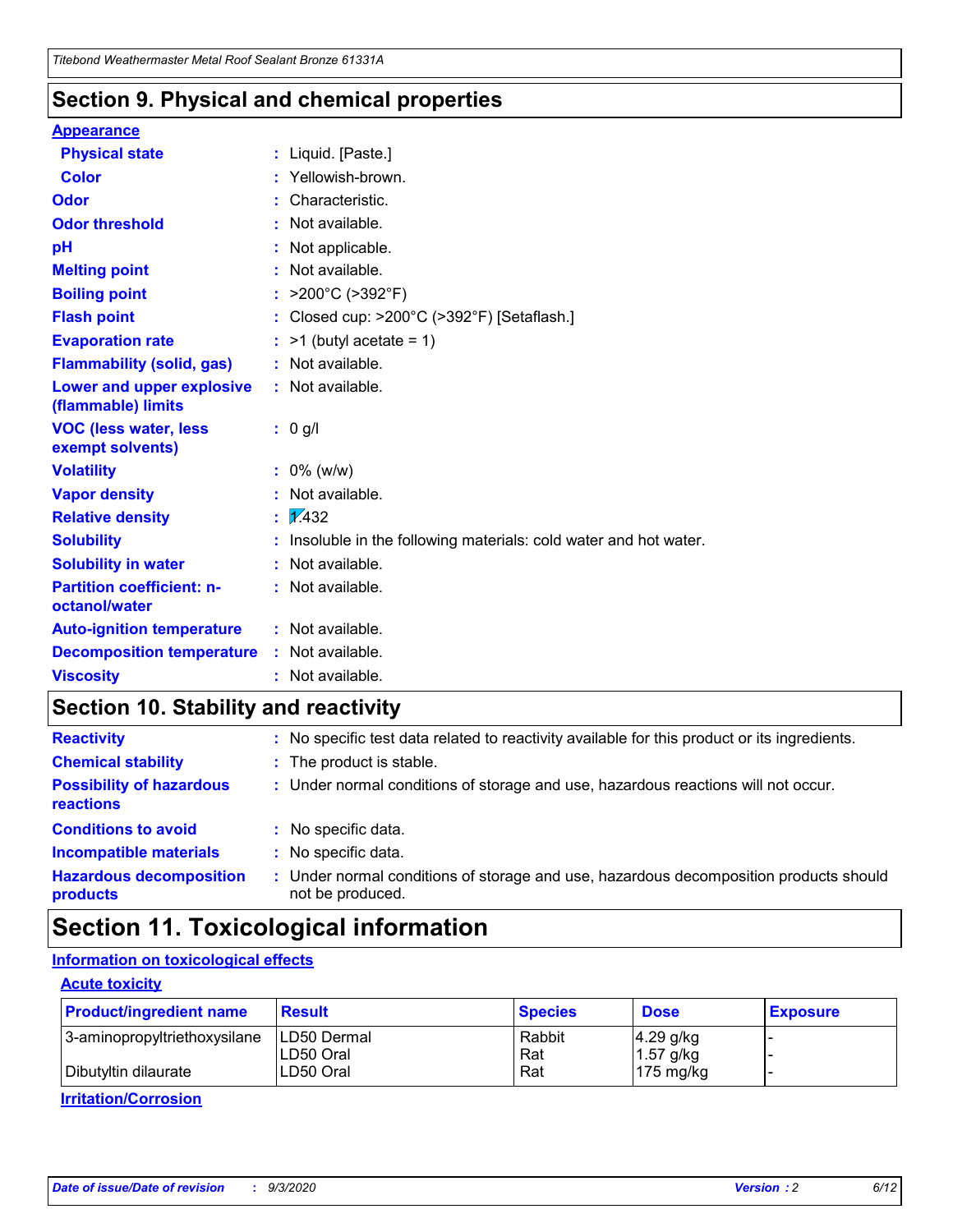## **Section 11. Toxicological information**

| <b>Product/ingredient name</b> | <b>Result</b>            | <b>Species</b> | <b>Score</b> | <b>Exposure</b>           | <b>Observation</b> |
|--------------------------------|--------------------------|----------------|--------------|---------------------------|--------------------|
| 3-aminopropyltriethoxysilane   | Eyes - Mild irritant     | Rabbit         |              | $100$ mg                  |                    |
|                                | Eyes - Severe irritant   | Rabbit         |              | 24 hours 750              |                    |
|                                |                          |                |              | ug                        |                    |
|                                | Skin - Severe irritant   | Rabbit         |              | 24 hours 5                | -                  |
| Dibutyltin dilaurate           | Eyes - Moderate irritant | Rabbit         |              | mg<br><b>24 hours 100</b> |                    |
|                                |                          |                |              | mg                        |                    |
|                                | Skin - Severe irritant   | Rabbit         |              | 500 mg                    | -                  |

### **Sensitization**

Not available.

### **Mutagenicity**

Not available.

### **Carcinogenicity**

Not available.

#### **Reproductive toxicity**

Not available.

### **Teratogenicity**

Not available.

### **Specific target organ toxicity (single exposure)**

Not available.

### **Specific target organ toxicity (repeated exposure)**

| <b>Name</b>                                                                  |                                                                                                                             | <b>Category</b>                                     | <b>Route of</b><br>exposure | <b>Target organs</b> |  |  |
|------------------------------------------------------------------------------|-----------------------------------------------------------------------------------------------------------------------------|-----------------------------------------------------|-----------------------------|----------------------|--|--|
| Dibutyltin dilaurate                                                         |                                                                                                                             | Category 1                                          |                             | respiratory system   |  |  |
| <b>Aspiration hazard</b><br>Not available.                                   |                                                                                                                             |                                                     |                             |                      |  |  |
| <b>Information on the likely</b><br>routes of exposure                       | : Not available.                                                                                                            |                                                     |                             |                      |  |  |
| <b>Potential acute health effects</b>                                        |                                                                                                                             |                                                     |                             |                      |  |  |
| <b>Eye contact</b>                                                           |                                                                                                                             | : May cause eye irritation.                         |                             |                      |  |  |
| <b>Inhalation</b>                                                            |                                                                                                                             | : No known significant effects or critical hazards. |                             |                      |  |  |
| <b>Skin contact</b>                                                          |                                                                                                                             | : May cause skin irritation.                        |                             |                      |  |  |
| <b>Ingestion</b>                                                             |                                                                                                                             | : No known significant effects or critical hazards. |                             |                      |  |  |
| Symptoms related to the physical, chemical and toxicological characteristics |                                                                                                                             |                                                     |                             |                      |  |  |
| <b>Eye contact</b>                                                           | : Adverse symptoms may include the following:<br>irritation<br>watering<br>redness                                          |                                                     |                             |                      |  |  |
| <b>Inhalation</b>                                                            | : Adverse symptoms may include the following:<br>reduced fetal weight<br>increase in fetal deaths<br>skeletal malformations |                                                     |                             |                      |  |  |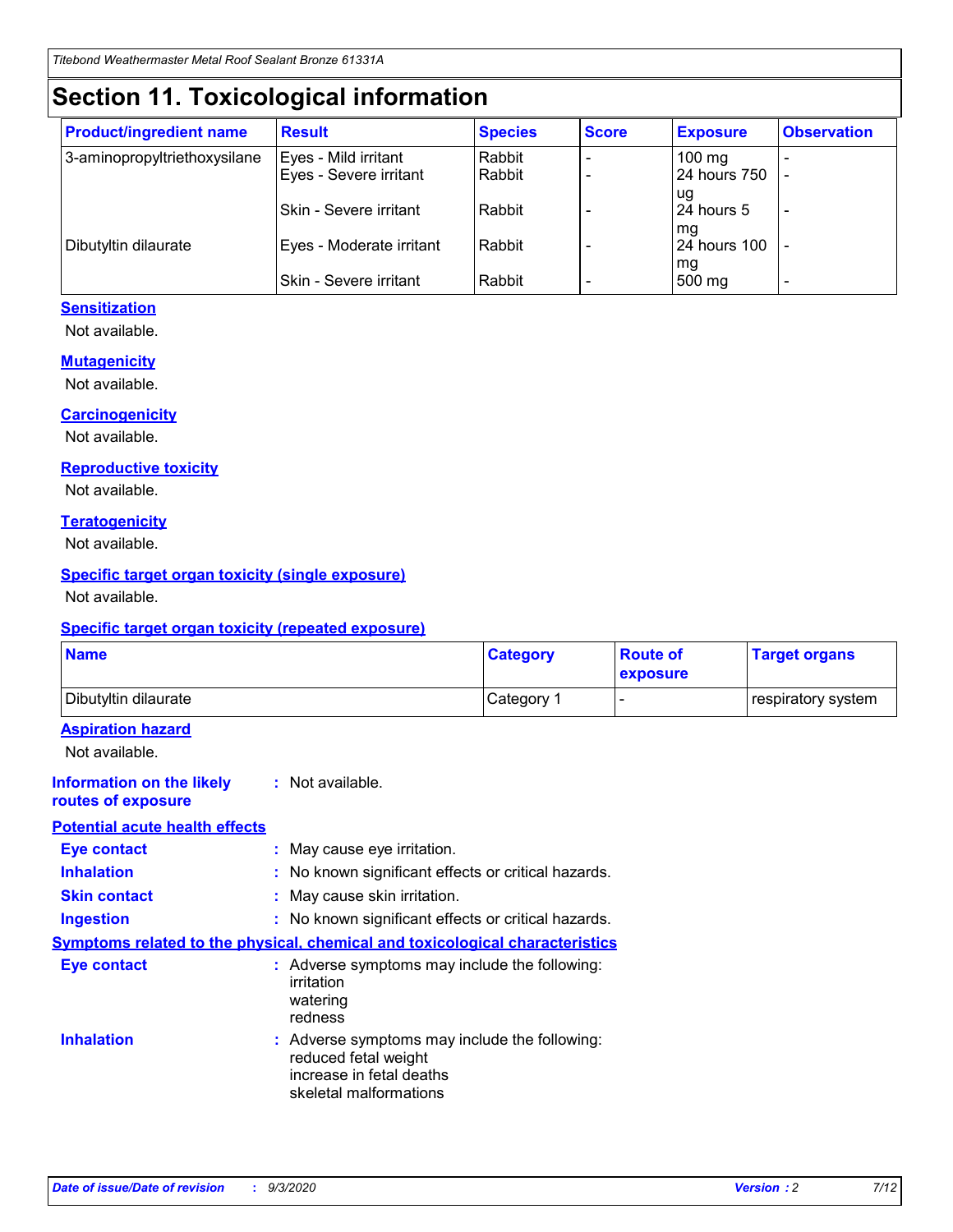*Titebond Weathermaster Metal Roof Sealant Bronze 61331A*

## **Section 11. Toxicological information**

| <b>Skin contact</b>                     | : Adverse symptoms may include the following:<br>irritation                                                                 |  |
|-----------------------------------------|-----------------------------------------------------------------------------------------------------------------------------|--|
|                                         | redness                                                                                                                     |  |
|                                         | reduced fetal weight<br>increase in fetal deaths                                                                            |  |
|                                         | skeletal malformations                                                                                                      |  |
| <b>Ingestion</b>                        | : Adverse symptoms may include the following:<br>reduced fetal weight<br>increase in fetal deaths<br>skeletal malformations |  |
|                                         | Delayed and immediate effects and also chronic effects from short and long term exposure                                    |  |
| <b>Short term exposure</b>              |                                                                                                                             |  |
| <b>Potential immediate</b><br>effects   | : Not available.                                                                                                            |  |
| <b>Potential delayed effects</b>        | : Not available.                                                                                                            |  |
| <b>Long term exposure</b>               |                                                                                                                             |  |
| <b>Potential immediate</b><br>effects   | : Not available.                                                                                                            |  |
| <b>Potential delayed effects</b>        | : Not available.                                                                                                            |  |
| <b>Potential chronic health effects</b> |                                                                                                                             |  |
| Not available.                          |                                                                                                                             |  |
| <b>General</b>                          | : Once sensitized, a severe allergic reaction may occur when subsequently exposed to<br>very low levels.                    |  |
| <b>Carcinogenicity</b>                  | : No known significant effects or critical hazards.                                                                         |  |
| <b>Mutagenicity</b>                     | : No known significant effects or critical hazards.                                                                         |  |
| <b>Teratogenicity</b>                   | May damage the unborn child.                                                                                                |  |
| <b>Developmental effects</b>            | : No known significant effects or critical hazards.                                                                         |  |
| <b>Fertility effects</b>                | : May damage fertility.                                                                                                     |  |
| <b>Numerical measures of toxicity</b>   |                                                                                                                             |  |
| <b>Acute toxicity estimates</b>         |                                                                                                                             |  |
| والمادانون والملا                       |                                                                                                                             |  |

Not available.

## **Section 12. Ecological information**

### **Toxicity**

| <b>Product/ingredient name</b> | <b>Result</b>                                       | <b>Species</b>               | <b>Exposure</b>       |
|--------------------------------|-----------------------------------------------------|------------------------------|-----------------------|
| Dibutyltin dilaurate           | $ CC50>3$ mg/l<br>Chronic EC10 > 2 mg/l Fresh water | Algae<br>Algae - Desmodesmus | 72 hours<br>196 hours |
|                                |                                                     | <b>I</b> subspicatus         |                       |

### **Persistence and degradability**

| <b>Product/ingredient name</b> | <b>Test</b>                                                                    | <b>Result</b>  |                   | <b>Dose</b> | <b>Inoculum</b>         |
|--------------------------------|--------------------------------------------------------------------------------|----------------|-------------------|-------------|-------------------------|
| Dibutyltin dilaurate           | OECD 301F<br>Ready<br>Biodegradability -<br>Manometric<br>Respirometry<br>Test | 23 % - 28 days |                   |             |                         |
| <b>Product/ingredient name</b> | <b>Aquatic half-life</b>                                                       |                | <b>Photolysis</b> |             | <b>Biodegradability</b> |
| Dibutyltin dilaurate           |                                                                                |                |                   |             | <b>Inherent</b>         |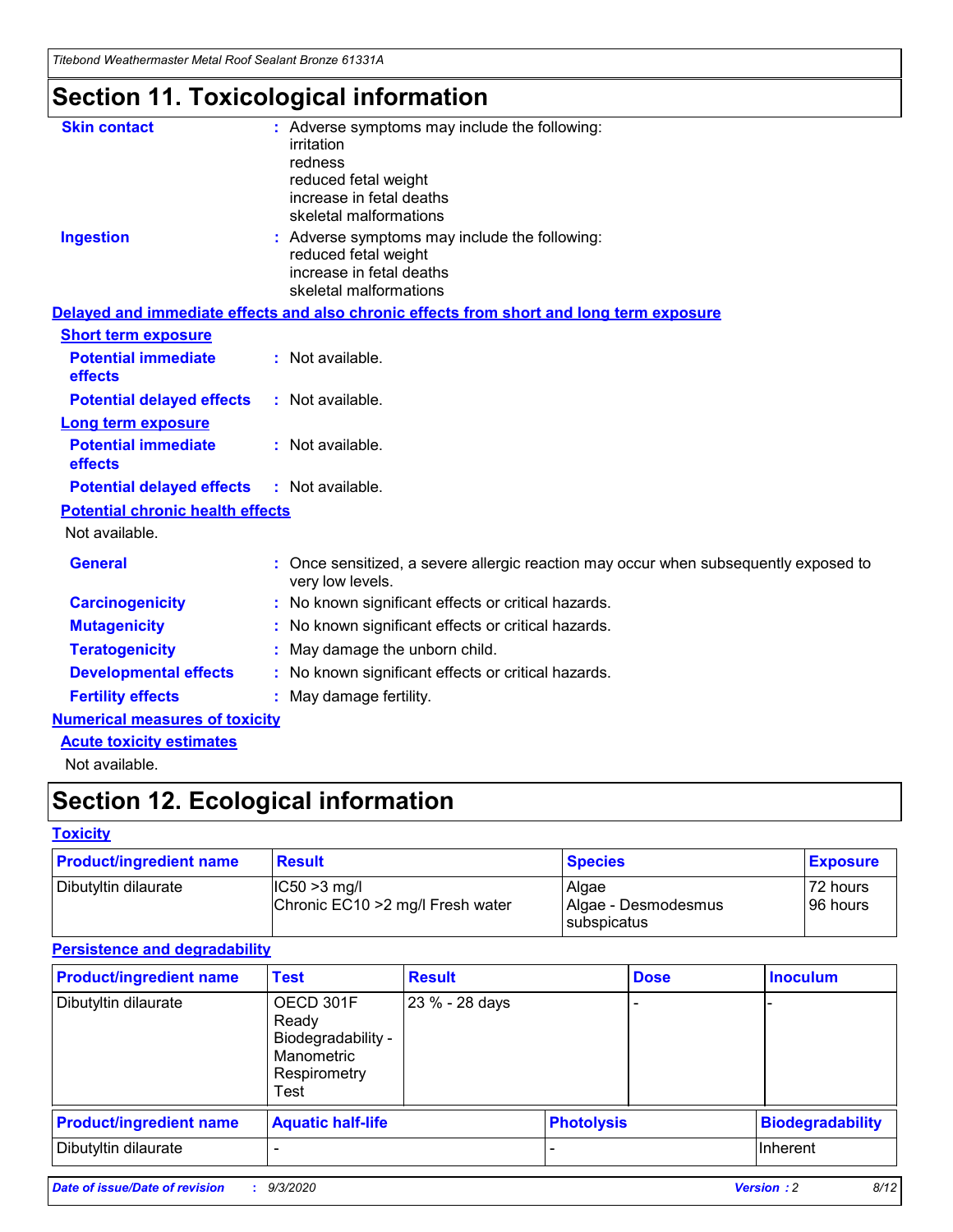## **Section 12. Ecological information**

#### **Bioaccumulative potential**

| <b>Product/ingredient name</b> | $\mathsf{LogP}_\mathsf{ow}$ | <b>BCF</b> | <b>Potential</b> |
|--------------------------------|-----------------------------|------------|------------------|
| 3-aminopropyltriethoxysilane   | 1.7                         | 3.4        | low              |
| Dibutyltin dilaurate           | 4.44                        | 2.91       | low              |

### **Mobility in soil**

| <b>INIUDIIILY III SUII</b>                                    |                                                     |
|---------------------------------------------------------------|-----------------------------------------------------|
| <b>Soil/water partition</b><br>coefficient (K <sub>oc</sub> ) | : Not available.                                    |
| <b>Other adverse effects</b>                                  | : No known significant effects or critical hazards. |

### **Section 13. Disposal considerations**

**Disposal methods :**

The generation of waste should be avoided or minimized wherever possible. Disposal of this product, solutions and any by-products should at all times comply with the requirements of environmental protection and waste disposal legislation and any regional local authority requirements. Dispose of surplus and non-recyclable products via a licensed waste disposal contractor. Waste should not be disposed of untreated to the sewer unless fully compliant with the requirements of all authorities with jurisdiction. Waste packaging should be recycled. Incineration or landfill should only be considered when recycling is not feasible. This material and its container must be disposed of in a safe way. Care should be taken when handling emptied containers that have not been cleaned or rinsed out. Empty containers or liners may retain some product residues. Avoid dispersal of spilled material and runoff and contact with soil, waterways, drains and sewers.

### **Section 14. Transport information**

|                                      | <b>DOT</b><br><b>Classification</b> | <b>TDG</b><br><b>Classification</b> | <b>Mexico</b><br><b>Classification</b> | <b>ADR/RID</b>           | <b>IMDG</b>              | <b>IATA</b>    |
|--------------------------------------|-------------------------------------|-------------------------------------|----------------------------------------|--------------------------|--------------------------|----------------|
| <b>UN number</b>                     | Not regulated.                      | Not regulated.                      | Not regulated.                         | Not regulated.           | Not regulated.           | Not regulated. |
| <b>UN proper</b><br>shipping name    |                                     |                                     |                                        |                          |                          |                |
| <b>Transport</b><br>hazard class(es) |                                     | $\overline{\phantom{0}}$            | $\qquad \qquad \blacksquare$           | $\overline{\phantom{0}}$ | $\overline{\phantom{0}}$ |                |
| <b>Packing group</b>                 |                                     |                                     |                                        |                          |                          |                |
| <b>Environmental</b><br>hazards      | No.                                 | No.                                 | No.                                    | No.                      | No.                      | No.            |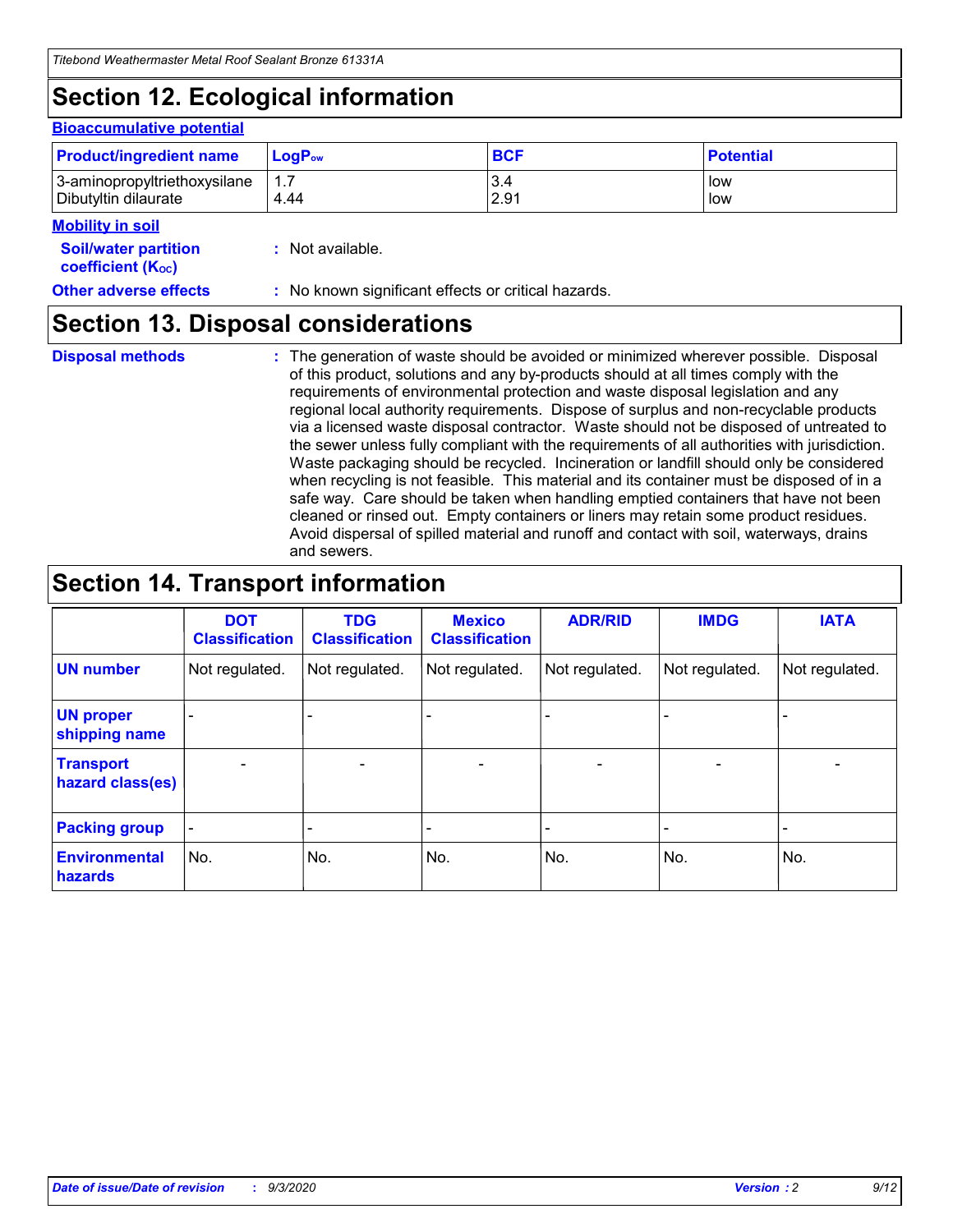## **Section 15. Regulatory information**

### **U.S. Federal regulations**

### **SARA 302/304**

### **Composition/information on ingredients**

No products were found.

| SARA 304 RQ | Not applicable. |
|-------------|-----------------|
|-------------|-----------------|

#### **SARA 311/312**

### **Classification :** EYE IRRITATION - Category 2B SKIN SENSITIZATION - Category 1 TOXIC TO REPRODUCTION - Category 1B HNOC - Product generates methanol during cure.

### **Composition/information on ingredients**

| <b>Name</b>                  | $\frac{9}{6}$ | <b>Classification</b>                                                                                                                                                                                                                                                                                      |
|------------------------------|---------------|------------------------------------------------------------------------------------------------------------------------------------------------------------------------------------------------------------------------------------------------------------------------------------------------------------|
| 3-aminopropyltriethoxysilane | $\leq$ 3      | <b>FLAMMABLE LIQUIDS - Category 4</b><br><b>ACUTE TOXICITY (oral) - Category 4</b><br><b>SKIN IRRITATION - Category 2</b><br>EYE IRRITATION - Category 2A                                                                                                                                                  |
| Dibutyltin dilaurate         | ≤0.3          | <b>ACUTE TOXICITY (oral) - Category 3</b><br>SKIN CORROSION - Category 1C<br>SERIOUS EYE DAMAGE - Category 1<br>SKIN SENSITIZATION - Category 1<br><b>GERM CELL MUTAGENICITY - Category 2</b><br>TOXIC TO REPRODUCTION - Category 1B<br>SPECIFIC TARGET ORGAN TOXICITY (REPEATED<br>EXPOSURE) - Category 1 |

### **State regulations**

**Massachusetts :**

: None of the components are listed.

**New York :** None of the components are listed.

**New Jersey :** None of the components are listed.

**Pennsylvania :** None of the components are listed.

**California Prop. 65**

WARNING: This product can expose you to methanol, which is known to the State of California to cause birth defects or other reproductive harm. For more information go to www.P65Warnings.ca.gov.

| Ingredient name | No significant risk Maximum<br>level | acceptable dosage<br><b>level</b> |
|-----------------|--------------------------------------|-----------------------------------|
| I methanol      |                                      | Yes.                              |

### **International regulations**

**Chemical Weapon Convention List Schedules I, II & III Chemicals** Not listed.

**Montreal Protocol**

Not listed.

**Stockholm Convention on Persistent Organic Pollutants**

Not listed.

**UNECE Aarhus Protocol on POPs and Heavy Metals** Not listed.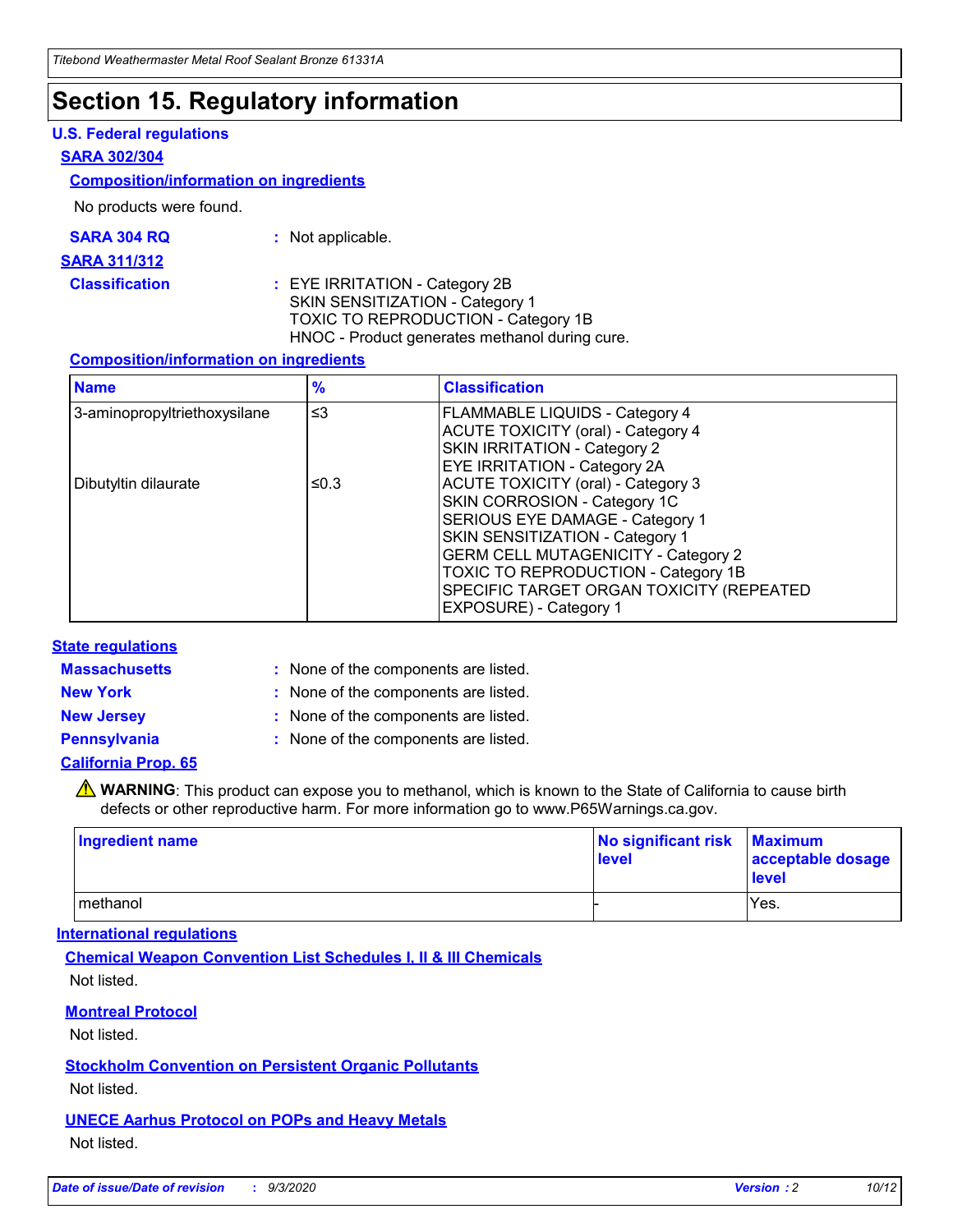## **Section 15. Regulatory information**

### **Inventory list**

- 
- **China :** Not determined.

**United States TSCA 8(b) inventory**

**:** All components are active or exempted.

## **Section 16. Other information**





**Caution: HMIS® ratings are based on a 0-4 rating scale, with 0 representing minimal hazards or risks, and 4 representing significant hazards or risks. Although HMIS® ratings and the associated label are not required on SDSs or products leaving a facility under 29 CFR 1910.1200, the preparer may choose to provide them. HMIS® ratings are to be used with a fully implemented HMIS® program. HMIS® is a registered trademark and service mark of the American Coatings Association, Inc.**

**The customer is responsible for determining the PPE code for this material. For more information on HMIS® Personal Protective Equipment (PPE) codes, consult the HMIS® Implementation Manual.**

**National Fire Protection Association (U.S.A.)**



**Reprinted with permission from NFPA 704-2001, Identification of the Hazards of Materials for Emergency Response Copyright ©1997, National Fire Protection Association, Quincy, MA 02269. This reprinted material is not the complete and official position of the National Fire Protection Association, on the referenced subject which is represented only by the standard in its entirety.**

**Copyright ©2001, National Fire Protection Association, Quincy, MA 02269. This warning system is intended to be interpreted and applied only by properly trained individuals to identify fire, health and reactivity hazards of chemicals. The user is referred to certain limited number of chemicals with recommended classifications in NFPA 49 and NFPA 325, which would be used as a guideline only. Whether the chemicals are classified by NFPA or not, anyone using the 704 systems to classify chemicals does so at their own risk.**

### **Procedure used to derive the classification**

| <b>Classification</b>                                                                                         | <b>Justification</b>                                  |
|---------------------------------------------------------------------------------------------------------------|-------------------------------------------------------|
| <b>EYE IRRITATION - Category 2B</b><br>SKIN SENSITIZATION - Category 1<br>TOXIC TO REPRODUCTION - Category 1B | Expert judgment<br>Expert judgment<br>Expert judgment |
| <b>History</b>                                                                                                |                                                       |

| .                                 |             |
|-----------------------------------|-------------|
| <b>Date of printing</b>           | : 4/22/2022 |
| Date of issue/Date of<br>revision | : 9/3/2020  |
| Date of previous issue            | : 9/3/2020  |
| <b>Version</b>                    | $\cdot$ 2   |
|                                   |             |